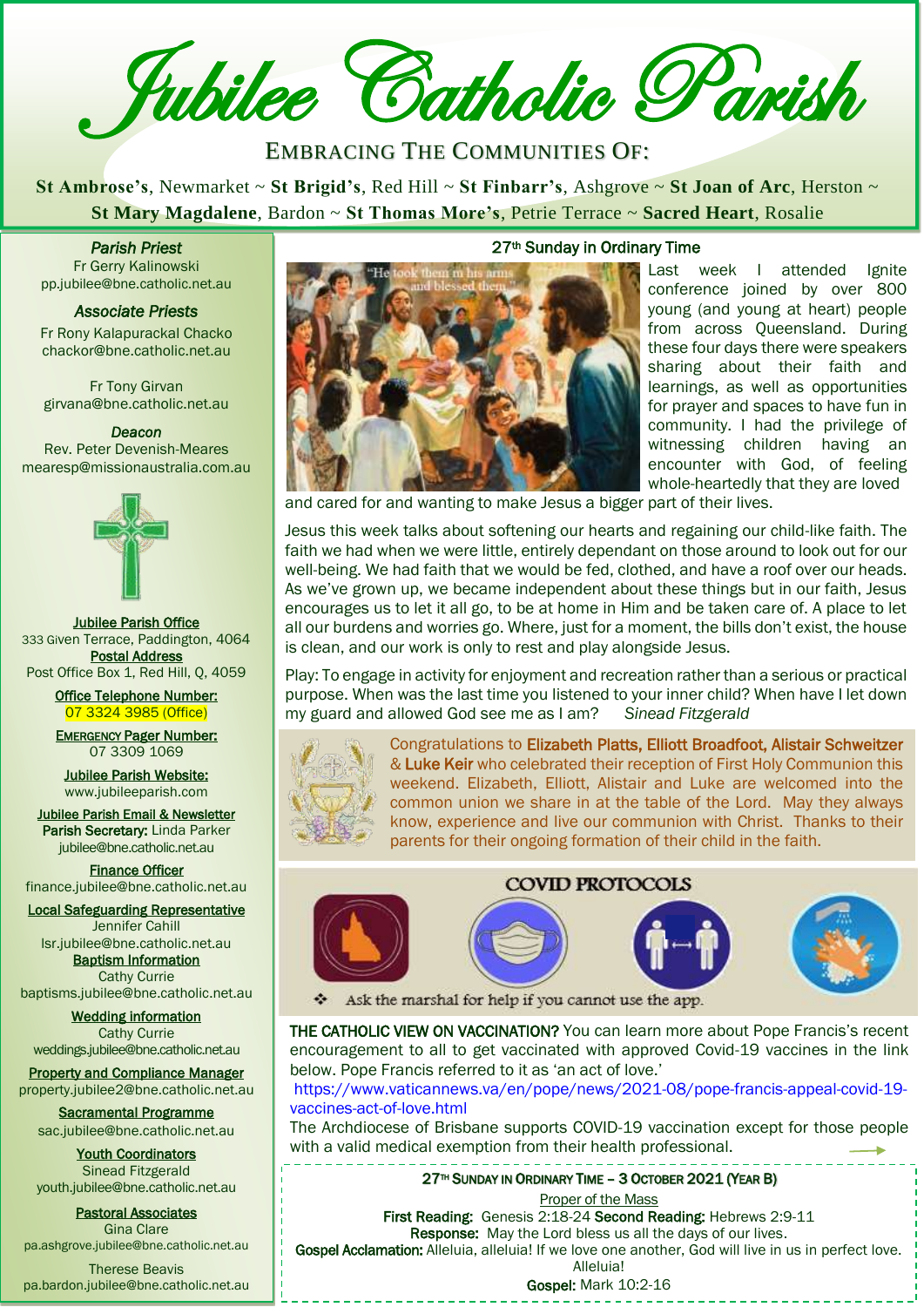We do recognise that some Catholics have concerns about the origins of the cell-line associated with the development of the AstraZeneca vaccine. If this is a concern for you then the Pfizer and Moderna vaccines provide two alternatives that avoid this issue.



First Holy Communion: Year 3 upwards who have celebrated Confirmation are collecting First Communion Packs from this weekend.

Preparation for celebration of the First Rite of Reconciliation in Year 5 and above in 2021

*Parent Information Night:* Sacred Heart Church, Rosalie 7pm, Tuesday 12th October 2021. FAITH FORMATION Ceremony: Saturday 13th November

Enrolment forms are available on the parish website under "Sacraments".

PLENARY COUNCIL- STAYING CONNECTED: The First Assembly of our Plenary Council is from October 3-10, the first in Australia in 84 years. The purpose of the Plenary Council is to discern what God is asking of the Church in Australia. More than 280 people from across the country will be involved in an online format. At the end of this long period of listening to the Holy Spirit speaking through the voices of the faithful, Australia's bishops will vote on any future directions for the Church in our country. j



The best way to stay in touch with events is by the Plenary Council website, either via: The homepage: https://plenarycouncil.catholic.org.au/ First Assembly Page: https://plenarycouncil.catholic.org.au/assembly-1/

Plenary Council YouTube channel:

https://www.youtube.com/channel/UCPKFmOZcjJfMQ9SfcotyZJg

Please keep the Plenary Council deliberations in your prayers - May the Spirit lead us and inspire us.

INVITATION FOR PRAYER PARTNERS FOR THE PLENARY COUNCIL: Throughout the Plenary journey the involvement of parishes has been integral in listening to what the Spirit is saying through the faithful. With the First Assembly of the Plenary Council commencing this Sunday October 3, parishes are invited to continue supporting the Plenary Council throughout the week by becoming 'Prayer Partners' to accompany the Plenary Members and invoke the Holy Spirit on this historic gathering for the Church in Australia. To assist with this there are many prayer resources designed for individual prayer or for groups of any size and in any setting. All resources are available at https://plenarycouncil.catholic.org.au/fantheflame



World Teachers' Day: Since 1994 World Teachers' Day has been celebrated annually on October 5. It marks the anniversary of the adoption of the 1966 UNESCO Recommendation concerning the Status of Teachers. This set benchmarks regarding the rights and responsibilities of teachers and standards for their initial preparation, further education, recruitment, employment, teaching and learning conditions. Now in the COVID-19 crisis, the 2021 World Teachers' Day will focus on the support teachers need to fully contribute to the recovery process under the theme *"Teachers at the Heart of Education Recovery".*

Tuesday welcome back teachers, staff and students to our schools



Monday 4 October Mass (Red Hill) 6:30am

Tuesday 5 October Mass (Newmarket) 9:00am

> Wednesday 6 October Mass (Rosalie) 6:30am Mass (Bardon) 9:00am

Thursday 7 October Mass (Red Hill) 6:30am Mass (Ashgrove) 9:00am

Friday 8 October Mass (Bardon) 9:00am

Saturday 9th October

Individual Reconciliation (Rosalie) 4:00pm-4:20pm (Ashgrove) 5:15pm-5:45pm

28th Sunday in Ordinary Time 10th October 2021

#### Saturday Vigil

Mass (Rosalie) 4:30pm Mass (Ashgrove) 6:00pm

**Sunday** 

Mass (Herston) 7:30am Mass (Bardon) 8:00am Mass (Ashgrove) 8:30am Mass (Newmarket) 9:30am Mass (Red Hill) 10:00am Mass (Rosalie) 10:00am (Korean) Mass (Rosalie) 5:30pm

## A FINAL REFLECTION FOR THE SEASON OF CREATION FROM POPE FRANCIS IN *LAUDATO SI* (PRAISE BE)

As we conclude the Season of Creation let us pause and reflect: ( paragraph 233 onwards)

The universe unfolds in God, who fills it completely. Hence, there is a mystical meaning to be found in a leaf, in a mountain trail, in a dewdrop , in a poor person's face…. we discover God in all things. Saint Bonaventure teaches us that 'contemplation deepens the more we feel the working of God's grace within our hearts, and the better we learn to encounter God in creatures outside ourselves.'

All-powerful God, you are present in the whole universe and in the smallest of your creatures. You embrace with your tenderness all that exists. Help us to rescue the abandoned and forgotten of this earth. Bring healing to our lives.

Teach us to discover the worth of each thing, to be filled with area and contemplation, to recognise that we are profoundly united with every creature.

Father, Son and Holy Spirit: Seize us with your power and light, help us to protect all life, to prepare for a better future, for the coming of your Kingdom of justice, peace, love and beauty. PRAISE BE TO YOU!

# World Habitat Day – Monday 4 October

There will be a Special Mass at St Ambrose Church, Newmarket on 5th of October 9am to celebrate the feast of St Francis of Assisi and Season of Creation.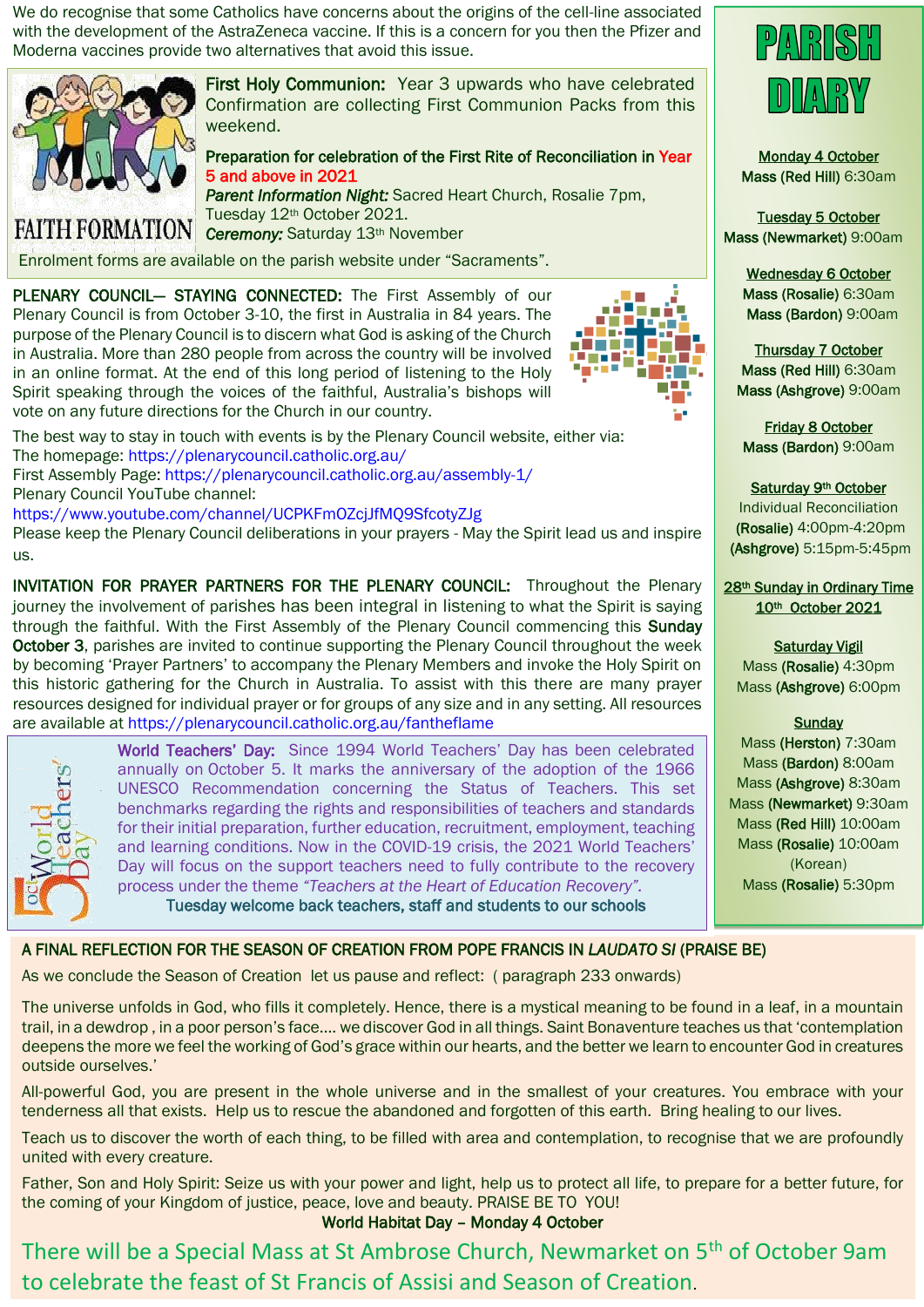

St Francis of Assisi - October 4<sup>th</sup>: St Francis, the founder of the Catholic Church's Franciscan order, lived in Italy during the late 12th and 13th centuries. He is remembered for his generosity to the poor, his willingness to minister to the lepers, and his love for animals and nature. He died at Portiuncula, Italy on October 4, 1226.

St. Francis loved God the creator and His creatures. He presented a popular ecology that involves the relationship between humanity and other creatures. In declaring St. Francis of Assisi the Patron saint of those who promote care for nature, the Church recommends Francis as a guide for animal and nature lovers, environmentalists and ecologists. While still a young man, Francis began to feel God prompting him to question the direction of his life. Searching for inner peace, Francis visited abandoned churches and lonely places to pray for God's guidance. Surrounded by nature he found the solitude needed to hear his deepest desires - God speaking to him - and he discovered more about God and himself through the practice of contemplative prayer in nature. He came to see in the whole of creation God's generosity, goodness and love.

Today with all our modern comforts and conveniences, we tend to be alienated from the earth and from ourselves. Let us Foady man all bar modern connerts and convenienced, he tend to be allohated hom the carth and hom cart<br>search agai[n as Francis did for that relationship. Let us praise and thank God daily for the gift of creation](https://www.google.com/imgres?imgurl=http%3A%2F%2Fwww.sfccdow.catholic.edu.au%2Fwp-content%2Fuploads%2F2017%2F0%201%2FStFancisOfAssisi.jpg&imgrefurl=http%3A%2F%2Fwww.sfccdo). *God,* 

# **MARIAN PRAYER VIGIL:** 7pm Thursday, October 7<sup>th</sup> - 11 Suez Street, Mitchelton

*experienced so much during this Pandemic.*  As a way to [welcome the new icon of Our Lady of Dolours, an evening prayer vigil will be held, hosted by](https://www.google.com/imgres?imgurl=http%3A%2F%2Fwww.sfccdow.catholic.edu.au%2Fwp-content%2Fuploads%2F2017%2F0%201%2FStFancisOfAssisi.jpg&imgrefurl=http%3A%2F%2Fwww.sfccdo) *As we prepare to walk into the future, we pray for the 'new normal' to come.*  Fr Nigel Seq[ueira and the Sisters of Mary Morning Star. The evening will include an explanation of the rich](https://www.google.com/imgres?imgurl=http%3A%2F%2Fwww.sfccdow.catholic.edu.au%2Fwp-content%2Fuploads%2F2017%2F0%201%2FStFancisOfAssisi.jpg&imgrefurl=http%3A%2F%2Fwww.sfccdo) *[May our hearts be tender towards others and unified in You even as we feel fear, losses](https://www.google.com/imgres?imgurl=http%3A%2F%2Fwww.sfccdow.catholic.edu.au%2Fwp-content%2Fuploads%2F2017%2F0%201%2FStFancisOfAssisi.jpg&imgrefurl=http%3A%2F%2Fwww.sfccdo)*  symbolism of the icon and give experience of ways of praying before it. A Rosary, meditations, music and *and concerns.*  silence will a[ccompany us as we discover Our Lady of Dolours in a new way, pray with her, and allow her](https://www.google.com/imgres?imgurl=http%3A%2F%2Fwww.sfccdow.catholic.edu.au%2Fwp-content%2Fuploads%2F2017%2F0%201%2FStFancisOfAssisi.jpg&imgrefurl=http%3A%2F%2Fwww.sfccdo) *[May the moments of seeing someone again in person, be special and treasured.](https://www.google.com/imgres?imgurl=http%3A%2F%2Fwww.sfccdow.catholic.edu.au%2Fwp-content%2Fuploads%2F2017%2F0%201%2FStFancisOfAssisi.jpg&imgrefurl=http%3A%2F%2Fwww.sfccdo)*  to lead us from sorrows to joy! The prayer vigil itself will run from 7-8pm, followed by a time of adoration *[May reunions, catch ups, and all moments ahead, be held in such wonder that we give](https://www.google.com/imgres?imgurl=http%3A%2F%2Fwww.sfccdow.catholic.edu.au%2Fwp-content%2Fuploads%2F2017%2F0%201%2FStFancisOfAssisi.jpg&imgrefurl=http%3A%2F%2Fwww.sfccdo)*  before the Blessed Sacrament until 9pm.

# *[All are most welcome!](https://www.google.com/imgres?imgurl=http%3A%2F%2Fwww.sfccdow.catholic.edu.au%2Fwp-content%2Fuploads%2F2017%2F0%201%2FStFancisOfAssisi.jpg&imgrefurl=http%3A%2F%2Fwww.sfccdo)*

*Help us to come out of this Pandemic better, not bitter. [Guide us to remain compassionate and even more considerate of others, more mindful of](https://www.google.com/imgres?imgurl=http%3A%2F%2Fwww.sfccdow.catholic.edu.au%2Fwp-content%2Fuploads%2F2017%2F0%201%2FStFancisOfAssisi.jpg&imgrefurl=http%3A%2F%2Fwww.sfccdo)  PS. It'd be [great to arrive a little early to have some 'close-up' time with her before the evening begins.](https://www.google.com/imgres?imgurl=http%3A%2F%2Fwww.sfccdow.catholic.edu.au%2Fwp-content%2Fuploads%2F2017%2F0%201%2FStFancisOfAssisi.jpg&imgrefurl=http%3A%2F%2Fwww.sfccdo)*

## Archbishops Appointment Announcements

- **Fr Emmanuel Ayankudy CMI** appointed Parish Priest of Stella Marist parish, Maroochydore
- **Fr Jan Bialasiewicz** appointed Parish Priest of Darra Jindalee parish
- **From From Xavier.edu)** *increase the manners of From mining* **parts.**<br>**The Friendy Kalapurackal Chacko MCBS** appointed Parish Priest of Star of the Sea parish, Cleveland
- . Fr R[egimon Gervasis MCBS appoint](https://www.google.com/imgres?imgurl=http%3A%2F%2Fwww.sfccdow.catholic.edu.au%2Fwp-content%2Fuploads%2F2017%2F0%201%2FStFancisOfAssisi.jpg&imgrefurl=http%3A%2F%2Fwww.sfccdo)ed Parish Priest of St Mary MacKillop parish, Birkdale and Administrator of St Anthony and St Luke's parish, Alexandra Hills, Capalaba
- Fr Jacob Kalu appointed Parish Priest of Hervey Bay City parish
- Fr Stanley Orji appointed Parish Priest of St Mary's parish, Kingaroy and Administrator of Our Lady of Help of Christians, Nanango
- Fr Dantus Thottathil MCBS appointed Parish Priest of St Thomas the Apostle parish, Camp Hill
- Fr George Joseph MCBS appointed Administrator of St John Vianney parish, Manly
- Fr Prema Kumar appointed Associate Pastor of Birkdale parish and Alexandra Hills, Capalaba parish
- Fr James O'Donoghue appointed Chaplain of St Vincent's Care Services at Carseldine and Boondal
- Fr Conor Power ordained to the priesthood, 11 September 2021. Fr Conor serves as part of the Oratory-in-Formation at Annerley

In case you were away: The Archbishop has appointed Fr Rony as Parish Priest of Cleveland from 1 January 2022. We are sad that he will be going. Fr Rony appropriately excited at the new challenge ahead.

The archbishop's office has assured the parish that there will be a replacement coming. Who that will be we do not know until that decision-making process happens.

Keep up the prayers for the ministry of all. *Fr Gerry*

#### *Dear God,*

Mass *The world as we knew it is gone, and for what feels like such a long time, we have experienced so much during this*  4:30pm at Sacred Heart 369 Given Terrace Paddington *others and unified in You, even as we feel fear, losses and concerns. May the moments of seeing someone again in* Mass *thanks to You. Help us to come out of this Pandemic better, not bitter. Guide us to remain compassionate and even more*  considerate of others, more mindful of how we can help one another, and how we can serve You and Yours well. We thank *Pandemic. As we prepare to walk into the future, we pray for the 'new normal' to come. May our hearts be tender towards person, be special and treasured. May reunions, catch ups, and all moments ahead, be held in such wonder that we give You that no matter how dark the night may get, there is the hope of the dawn to come.* 

Mass *Amen* 

4:30pm at Sacred Heart 369 Given Terrace Paddington *(adapted from Xavier.edu) Deacon Peter*

What do you really know about Palliative Care? Listen to what Professor Dr Phillip Good has to say with 20 years experience.

Knights of the Southern Cross Queensland Branch, meeting 2 September 2021, Guest Speaker Professor Phillip Good MBBS, FRACP, FACLPM, PhD, Palliative Medicine Specialist Director of Palliative Care St Vincent's Private Hospital Brisbane.

This can be viewed on either the parish website [www.jubileeparish.com](http://www.jubileeparish.com/) or Jubilee Parish Facebook page.